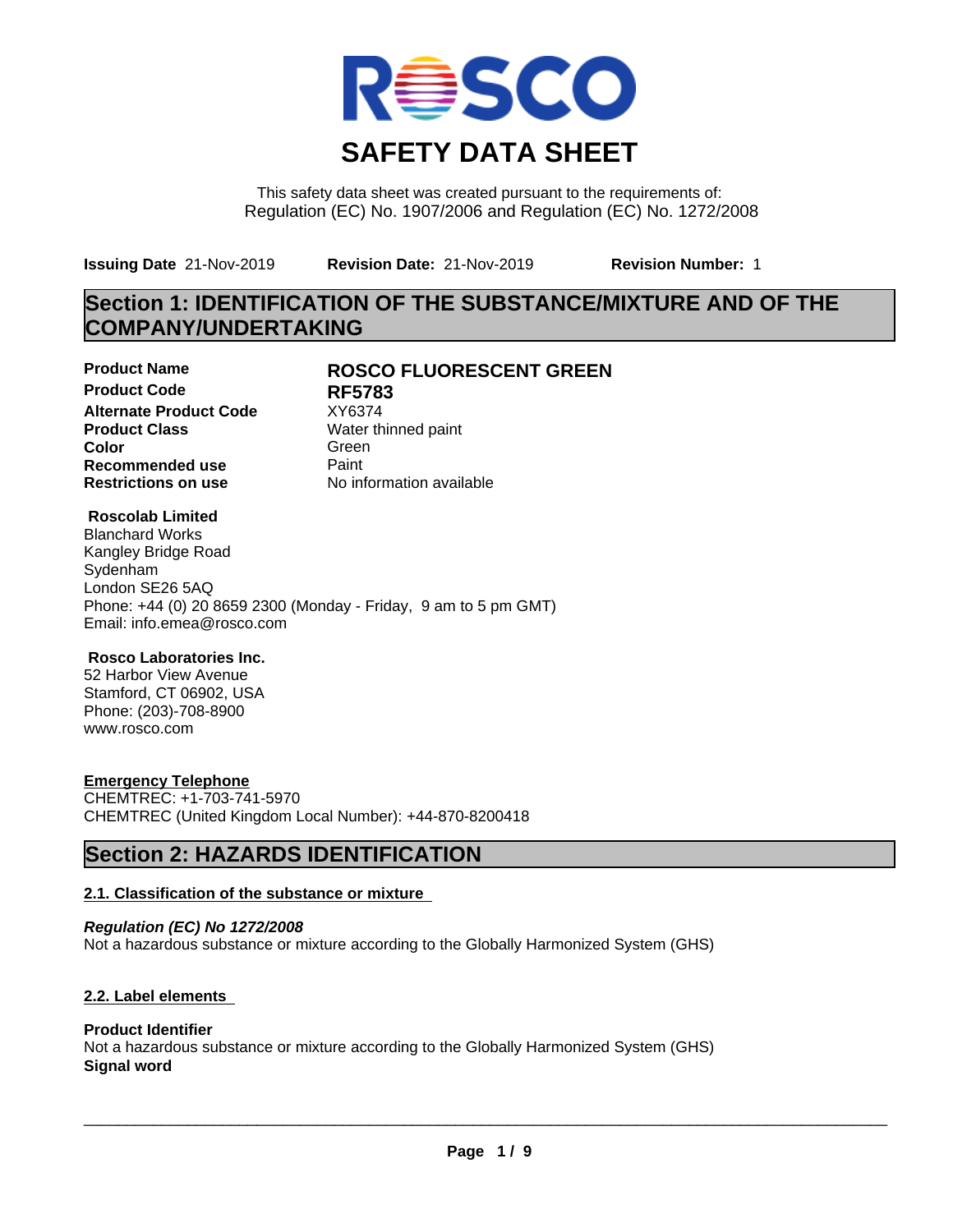#### None

EUH210 - Safety data sheet available on request

#### **2.3. Other hazards**

**General Hazards** No information available

# **Section 3: COMPOSITION/INFORMATION ON INGREDIENTS**

#### **3.1 Substances**

Not applicable

#### **3.2 Mixtures**

| <b>Chemical name</b>                                           | EINECS/ELINCS No. I | <b>CAS No.</b> | Weight-%      | <b>Classification</b><br>according to<br><b>Regulation (EC) No.</b><br>1272/2008 [CLP] | <b>REACH registration</b><br>number |
|----------------------------------------------------------------|---------------------|----------------|---------------|----------------------------------------------------------------------------------------|-------------------------------------|
| Propylene glycol                                               | 200-338-0           | $57 - 55 - 6$  | $>=1 - 5$     | Not available                                                                          | 01-2119456809-23-02<br>24           |
| Distillates, petroleum,<br>solvent-refined heavy<br>paraffinic | 265-090-8           | 64741-88-4     | $>=0.1 - 0.3$ | Repr. 2 (H361)<br>STOT RE 1 (H372)<br>Asp. Tox 1 (H304)                                | Not available                       |

#### *Full text of H- and EUH-phrases: see section 16*

This product contains one or more candidate substance(s) of very high concern (Regulation (EC) No. 1907/2006 (REACH), Article 59)

| <b>START OF</b><br>onemical name                                                                   | N<br>. .                              | $\cdots$<br>$\cdots$<br>didates<br>$\sim$ $\sim$ $\sim$ |
|----------------------------------------------------------------------------------------------------|---------------------------------------|---------------------------------------------------------|
| $\overline{\phantom{0}}$<br>Polveth<br>octviphenol<br>ether<br>alveol<br>าviene<br>$\cdots$<br>تات | 9002-<br>no.<br>$12 - 1$<br>--<br>ى ت | ısteo                                                   |

# **Section 4: FIRST AID MEASURES**

#### **4.1. Description of first aid measures**

#### **Description of first aid measures**

| <b>General Advice</b> | No hazards which require special first aid measures.                                                     |
|-----------------------|----------------------------------------------------------------------------------------------------------|
| <b>Eye Contact</b>    | Rinse thoroughly with plenty of water for at least 15<br>minutes and consult a physician.                |
| <b>Skin Contact</b>   | Wash off immediately with soap and plenty of water while<br>removing all contaminated clothes and shoes. |
| <b>Inhalation</b>     | Move to fresh air. If symptoms persist, call a physician.                                                |
| Ingestion             | Clean mouth with water and afterwards drink plenty of<br>water. Consult a physician if necessary.        |

#### **4.2. Most important symptoms and effects, both acute and delayed**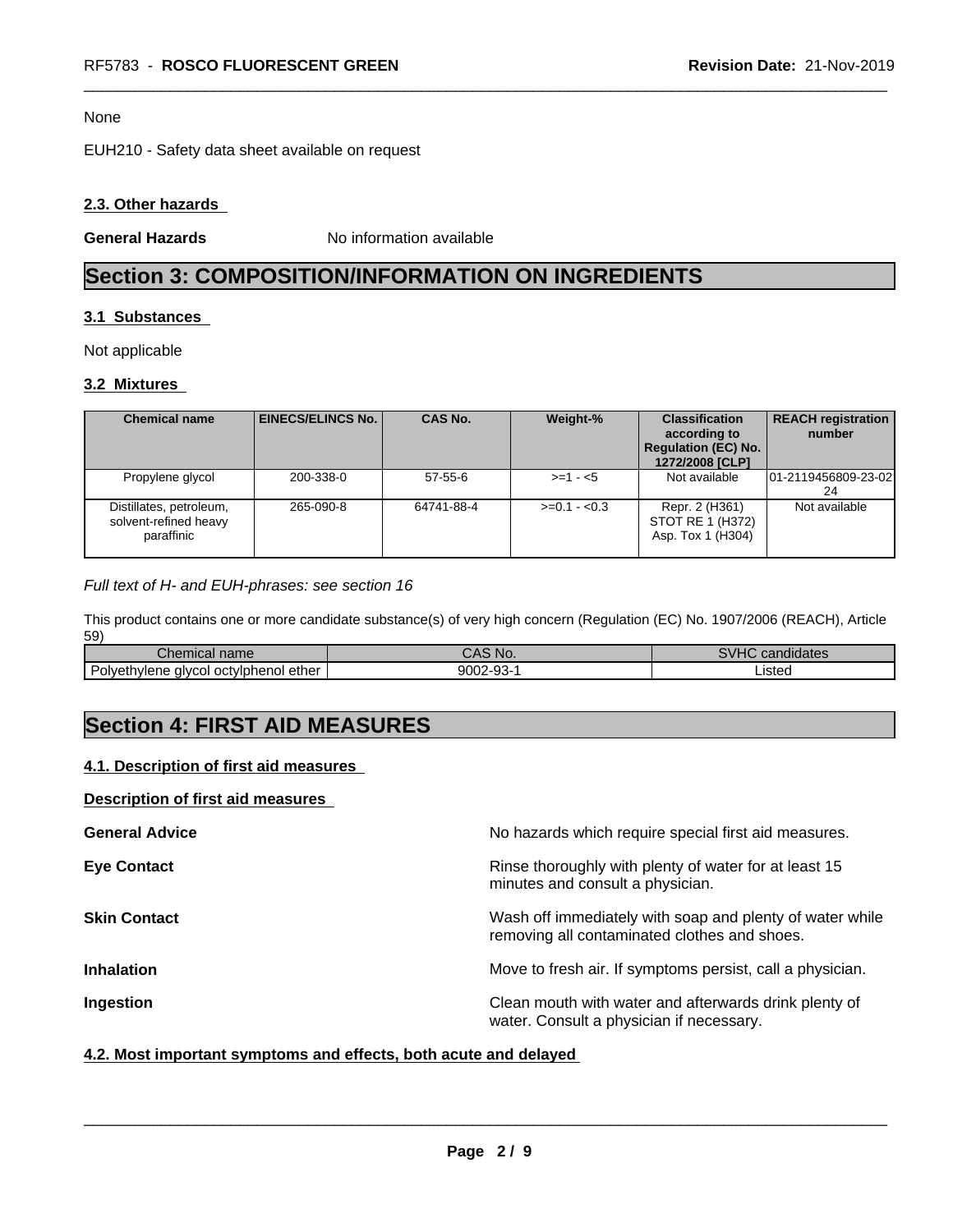**Most Important Symptoms/Effects** None known.

**4.3. Indication of any immediate medical attention and special treatment needed** 

**Notes To Physician Treat symptomatically.** 

extreme heat.

# **Section 5: FIRE FIGHTING MEASURES**

**5.1. Extinguishing media**

**Suitable Extinguishing Media** Media Use extinguishing measures that are appropriate to local circumstances and the surrounding environment.

- **Unsuitable Extinguishing Media** Noinformation available.
- **5.2. Special hazards arising from the substance or mixture**

**Specific Hazards Arising From The Chemical Closed containers may rupture if exposed to fire or** 

**Sensitivity to static discharge** No

**Sensitivity to mechanical impact** No

**5.3. Advice for firefighters** 

**Protective equipment and precautions for firefighters** Wear self-contained breathing apparatus and protective suit.

# **Section 6: ACCIDENTAL RELEASE MEASURES**

#### **6.1. Personal precautions, protective equipment and emergency procedures**

| <b>Personal Precautions</b>                               | Avoid contact with skin, eyes and clothing. Ensure<br>adequate ventilation.            |
|-----------------------------------------------------------|----------------------------------------------------------------------------------------|
| <b>Other Information</b>                                  | Observe all relevant local and international regulations.                              |
| 6.2. Environmental precautions                            |                                                                                        |
| <b>Environmental precautions</b>                          | Prevent spreading of vapors through sewers, ventilation<br>systems and confined areas. |
| 6.3. Methods and material for containment and cleaning up |                                                                                        |
| <b>Methods for Containment</b>                            | Absorb with inert material and place in suitable container<br>for disposal.            |
| <b>Methods for Cleaning Up</b>                            | Clean contaminated surface thoroughly.                                                 |
| 6.4. Reference to other sections                          |                                                                                        |
| <b>Other information</b>                                  | See Section 12 for additional information.                                             |
|                                                           |                                                                                        |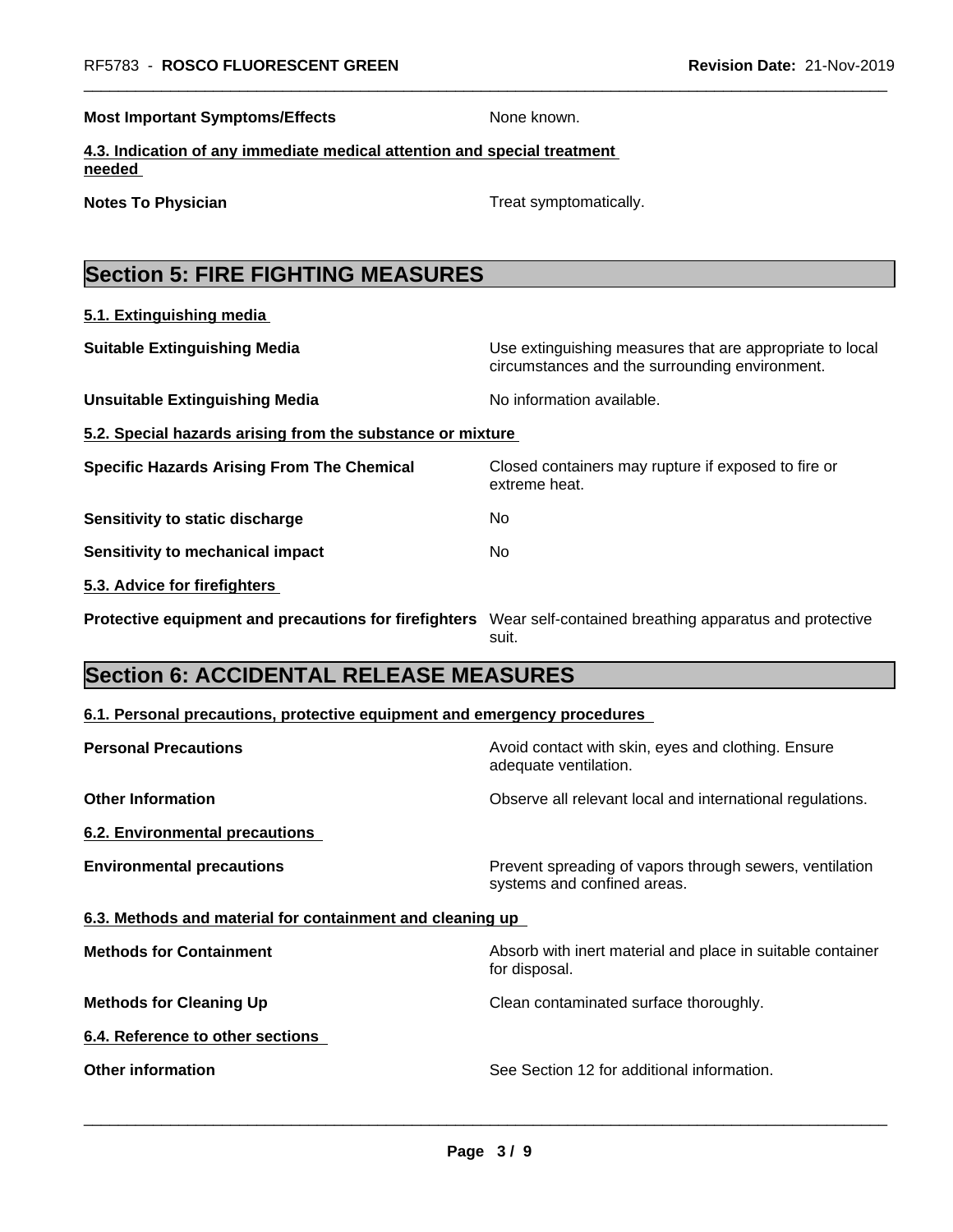### **Section 7: HANDLING AND STORAGE**

#### **7.1. Precautions for safe handling**

**Handling Handling Avoid contact with skin, eyes and clothing. Avoid breathing** vapors, spray mists or sanding dust. In case of insufficient ventilation, wear suitable respiratory equipment.

**Hygiene Measures** Mash thoroughly after handling.

#### **7.2. Conditions for safe storage, including any incompatibilities**

**Storage** Storage **Keep container tightly closed.** Keep out of the reach of children.

#### **7.3. Specific end use(s)**

**Specific Uses Architectural coating. Apply as directed. Refer to product Specific Uses** label / literature for specific instructions.

**Risk Management Methods (RMM)** Not Applicable.

### **Section 8: EXPOSURE CONTROLS/PERSONAL PROTECTION**

#### **8.1. Control parameters**

| <b>Chemical name</b>              | <b>European Union</b>   | <b>Belgium</b>           | <b>Bulgaria</b> |                | <b>Cyprus</b>  | France        | <b>Ireland</b>                                                                                                                                                  |
|-----------------------------------|-------------------------|--------------------------|-----------------|----------------|----------------|---------------|-----------------------------------------------------------------------------------------------------------------------------------------------------------------|
| Propylene glycol<br>57-55-6       |                         | ۰                        |                 |                |                |               | TWA: 150 ppm<br>TWA: $470 \text{ mg/m}^3$<br>TWA: $10 \text{ mg/m}^3$<br>STEL: 450 ppm<br>STEL: 1410 mg/m <sup>3</sup><br>STEL: $30 \text{ mg/m}^3$             |
| <b>Chemical name</b>              | Germany                 | Greece                   | <b>Hungary</b>  |                | <b>Iceland</b> | <b>Italy</b>  | Latvia                                                                                                                                                          |
| Propylene glycol<br>$57 - 55 - 6$ |                         | $\overline{\phantom{a}}$ |                 |                |                |               | TWA: $7 \text{ mg/m}^3$                                                                                                                                         |
| <b>Chemical name</b>              | Lithuania               | <b>Netherlands</b>       | <b>Poland</b>   | <b>Romania</b> | <b>Spain</b>   | <b>Sweden</b> | <b>United</b><br>Kingdom                                                                                                                                        |
| Propylene glycol<br>$57 - 55 - 6$ | TWA: $7 \text{ mg/m}^3$ | $\overline{\phantom{a}}$ |                 |                | $\blacksquare$ |               | TWA: 150 ppm<br>TWA: 474 mg/m <sup>3</sup><br>TWA: $10 \text{ mg/m}^3$<br>STEL: 450 ppm<br><b>STEL: 1422</b><br>mg/m <sup>3</sup><br>STEL: 30 mg/m <sup>3</sup> |

#### **8.2. Exposure controls**

**Occupational exposure controls**

**Engineering Measures Ensure adequate ventilation, especially in confined areas.** 

**Personal Protective Equipment**

**Respiratory Protection In case of insufficient ventilation wear suitable respiratory** equipment.

**Eye Protection** Safety glasses with side-shields.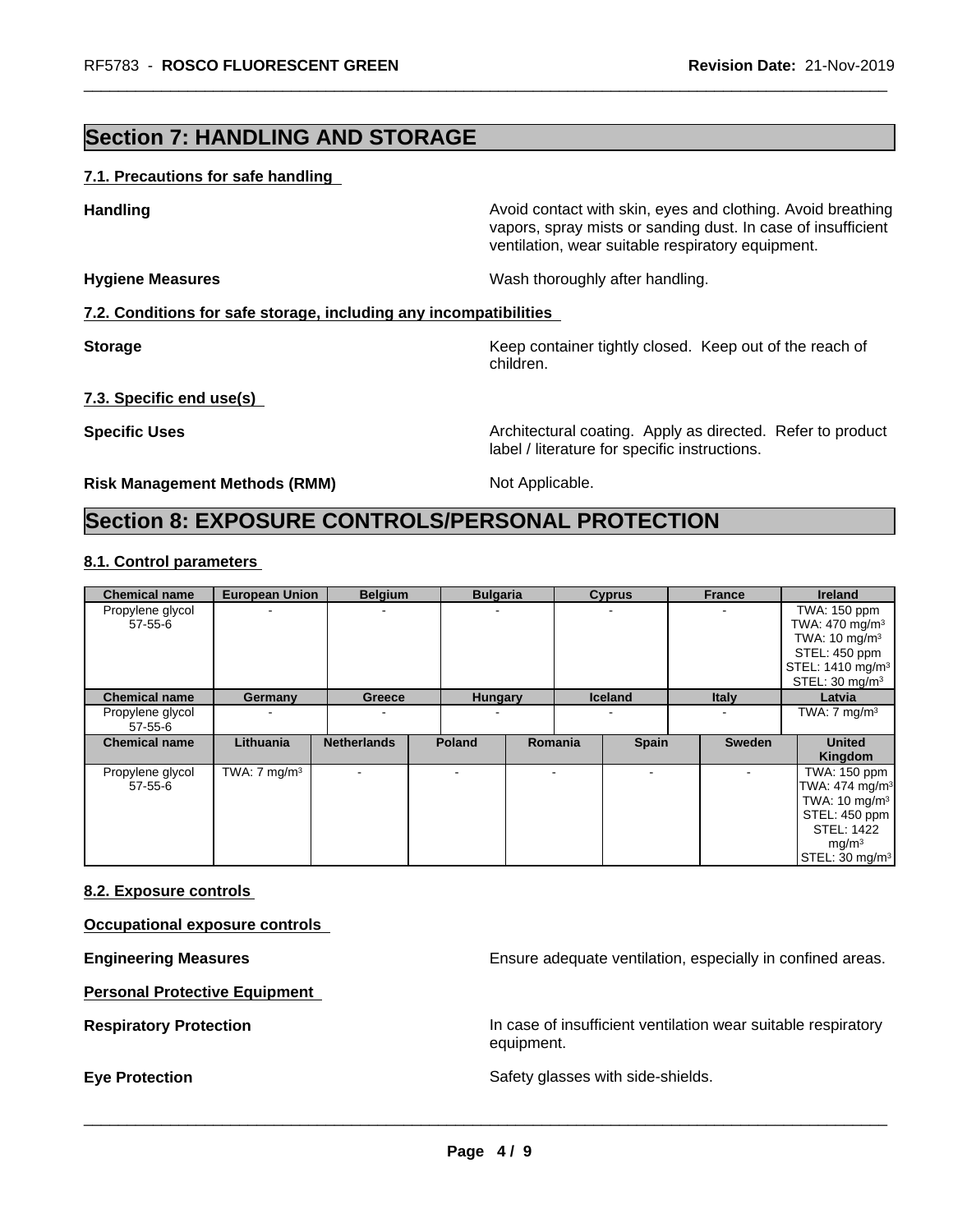**Skin Protection Skin Protection Lightweight protective clothing.** 

Hand protection **Impervious** gloves.

**Hygiene Measures Avoid contact with skin, eyes and clothing. Remove and Avoid contact with skin, eyes and clothing. Remove and Avoid contact with skin, eyes and clothing. Remove and** wash contaminated clothing before re-use. Wash thoroughly after handling.

## **Section 9: PHYSICAL AND CHEMICAL PROPERTIES**

#### **9.1. Information on basic physical and chemical properties**

| Appearance                           | liquid                   |                        |
|--------------------------------------|--------------------------|------------------------|
| Odor                                 | little or no odor        |                        |
| <b>Odor Threshold</b>                | No information available |                        |
| <b>Property</b>                      | Values                   | <b>Remarks/ Method</b> |
| Density (g/L)                        | 1042 - 1090              | None known             |
| <b>Relative Density</b>              | $1.04 - 1.09$            |                        |
| рH                                   | No information available | None known             |
| <b>Viscosity (cps)</b>               | No information available | None known             |
| Solubility(ies)                      | No information available | None known             |
| <b>Water solubility</b>              | No information available | None known             |
| <b>Evaporation Rate</b>              | No information available | None known             |
| Vapor pressure                       | No information available | None known             |
| <b>Vapor density</b>                 | No information available | None known             |
| Wt. % Solids                         | $25 - 35$                | None known             |
| Vol. % Solids                        | $20 - 30$                | None known             |
| Wt. % Volatiles                      | $65 - 75$                | None known             |
| <b>Vol. % Volatiles</b>              | $70 - 80$                | None known             |
| <b>Boiling Point (°C)</b>            | 100                      | None known             |
| <b>Freezing Point (°C)</b>           | 0                        | None known             |
| <b>Melting Point (°C)</b>            | No information available | None known             |
| <b>Pour Point</b>                    | No information available | None known             |
| Flash Point (°C)                     | Not applicable           | None known             |
| Flammability (solid, gas)            | No information available | None known             |
| <b>Upper flammability limit:</b>     | No information available | None known             |
| Lower flammability limit:            | No information available | None known             |
| <b>Autoignition Temperature (°C)</b> | No information available | None known             |
| Decomposition Temperature (°C)       | No information available | None known             |
| <b>Partition coefficient</b>         | No information available | None known             |
| <b>Explosive properties</b>          | No information available | None known             |
| <b>Oxidizing Properties</b>          | No information available | None known             |

# **Section 10: STABILITY AND REACTIVITY**

**10.1. Reactivity Reactivity Not Applicable.** 

**10.2. Chemical stability**

**Chemical Stability Stable under normal conditions.**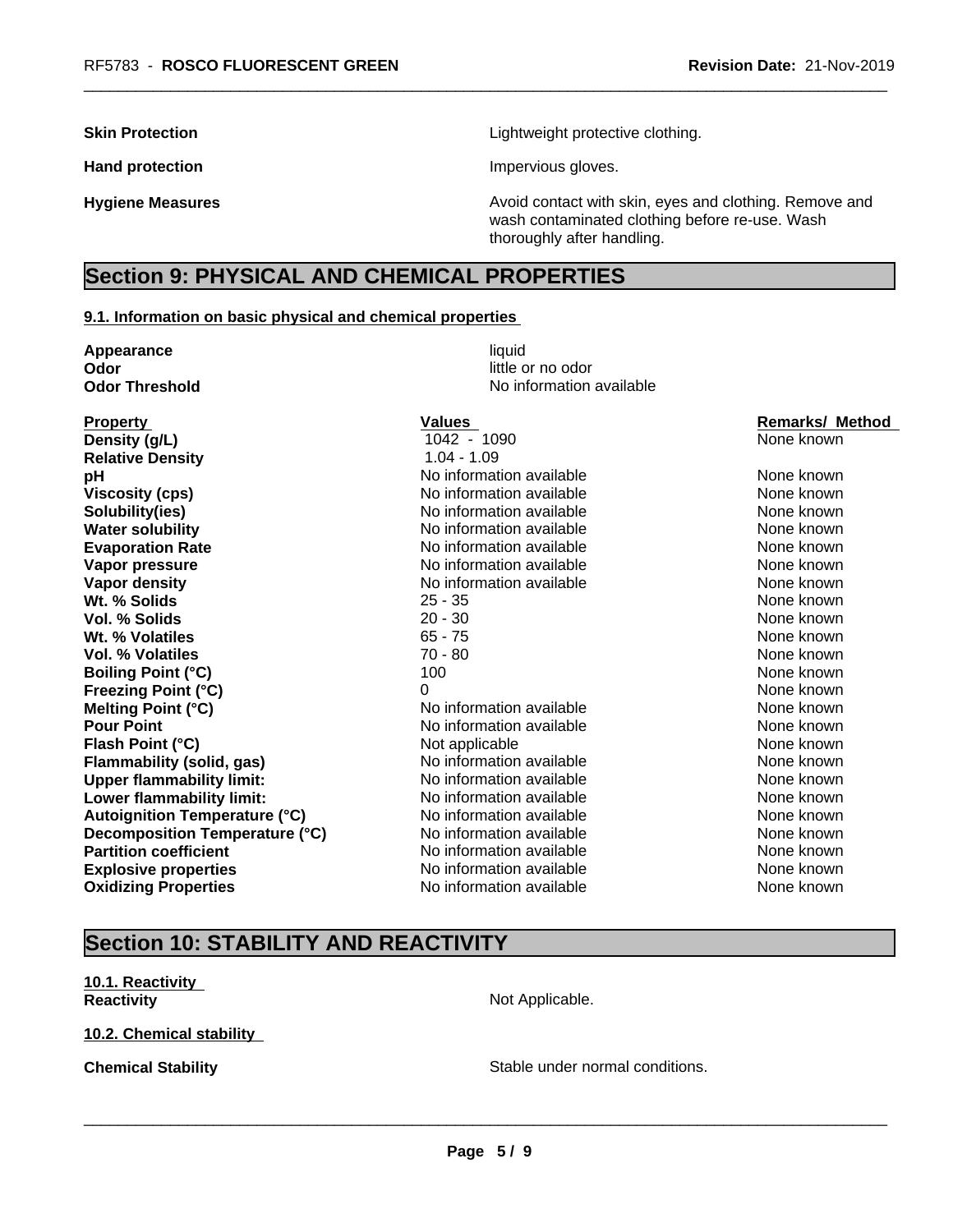#### **10.3. Possibility of hazardous reactions**

**Possibility of hazardous reactions** None under normal conditions of use.

**10.4. Conditions to avoid**

**10.5. Incompatible materials**

**Product Information**

**10.6. Hazardous decomposition products**

**Conditions to avoid Prevent from freezing.** 

**Incompatible Materials No materials** No materials to be especially mentioned.

**Hazardous Decomposition Products** None under normal conditions of use.

### **Section 11: TOXICOLOGICAL INFORMATION**

#### **11.1. Information on toxicological effects**

| <b>Inhalation</b>   | There is no data available for this product. |
|---------------------|----------------------------------------------|
| Eye contact         | There is no data available for this product. |
| <b>Skin contact</b> | There is no data available for this product. |
| Ingestion           | There is no data available for this product. |
|                     |                                              |

**Acute Toxicity** 

#### **Component Information**

| <b>Chemical name</b>             | Oral LD50            | Dermal LD50              | <b>Inhalation LC50</b>  |
|----------------------------------|----------------------|--------------------------|-------------------------|
| Propylene glycol                 | $= 20$ g/kg (Rat)    | $= 20800$ mg/kg (Rabbit) |                         |
| $57 - 55 - 6$                    |                      |                          |                         |
| Distillates, petroleum,          | $>$ 5000 mg/kg (Rat) | $>$ 2000 mg/kg (Rabbit)  | $= 2.18$ mg/L (Rat) 4 h |
| solvent-refined heavy paraffinic |                      |                          |                         |
| 64741-88-4                       |                      |                          |                         |

#### **Skin corrosion/irritation** and  $\blacksquare$  No information available.

**Eye damage/irritation Eye damage/irritation No information available.** 

**Sensitization Sensitization Sensitizing effects known.** 

**Mutagenic Effects Mutagenic Effects No information available.** 

**Carcinogenic effects**

No ingredient of this product present at levels greater than or equal to 0.1% is identified as probable, possible or confirmed human carcinogen by IARC.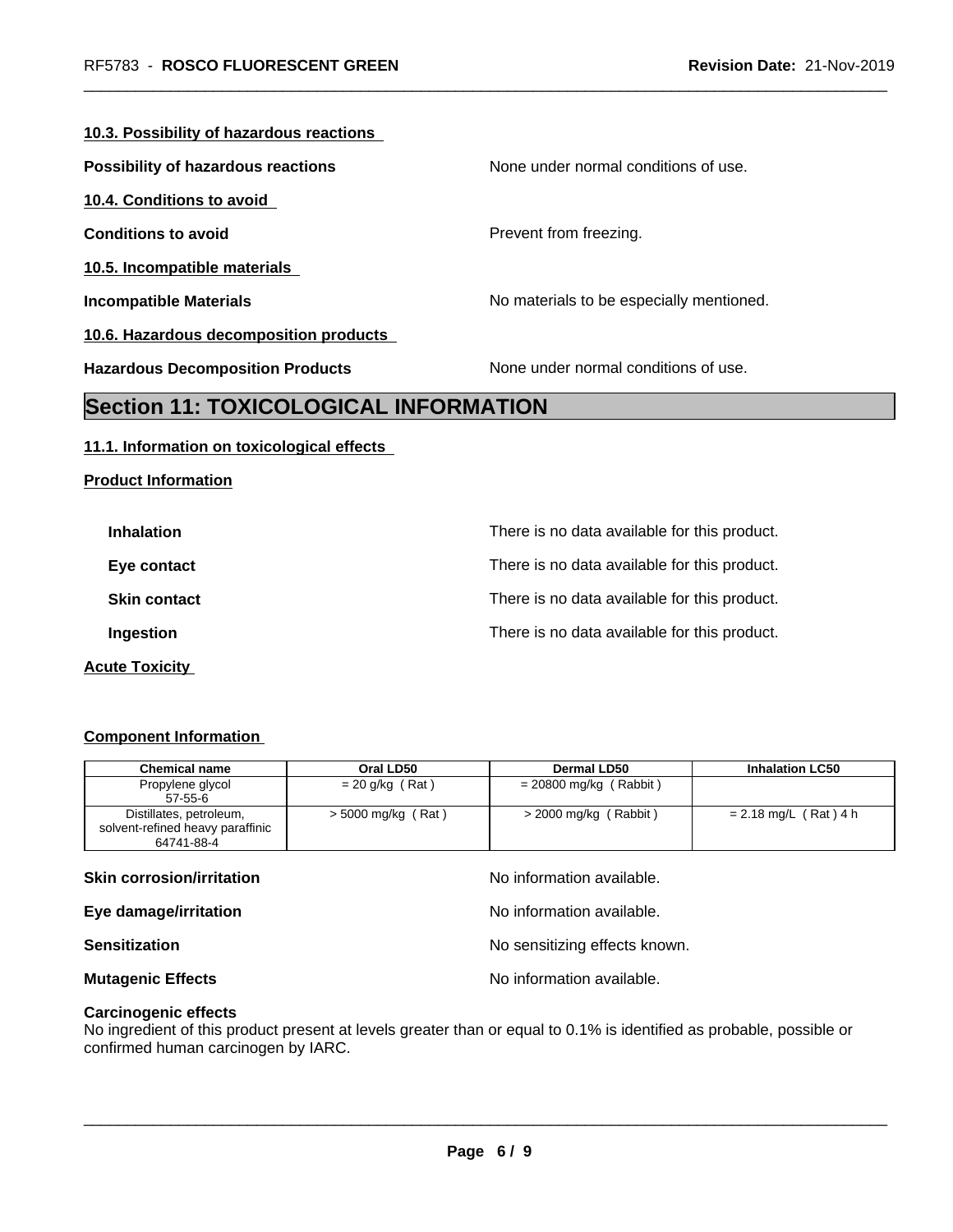#### **Legend**

IARC - International Agency for Research on Cancer

| <b>Reproductive Effects</b>     | No information available. |
|---------------------------------|---------------------------|
| <b>Developmental Effects</b>    | No information available. |
| <b>STOT - single exposure</b>   | No information available. |
| <b>STOT - repeated exposure</b> | No information available. |
| <b>Neurological Effects</b>     | No information available. |
| <b>Target organ effects</b>     | No information available. |
| <b>Symptoms</b>                 | No information available. |
| <b>Aspiration Hazard</b>        | No information available. |

# **Section 12: ECOLOGICAL INFORMATION**

### **12.1. Toxicity**

The environmental impact of this product has not been fully investigated

| <b>Chemical name</b>             | Algae/aquatic plants | <b>Fish</b>                      | Crustacea                  |
|----------------------------------|----------------------|----------------------------------|----------------------------|
| Propylene glycol                 |                      | LC50 41 - 47 mL/L Oncorhynchus   | $EC50 > 1000$ mg/L (48 h)  |
| $57 - 55 - 6$                    |                      | mykiss (96 h)                    | $EC50 > 10000$ mg/L (24 h) |
|                                  |                      | $LC50 = 710$ mg/L Pimephales     |                            |
|                                  |                      | promelas (96 h)                  |                            |
|                                  |                      | $LC50 = 51600$ mg/L Oncorhynchus |                            |
|                                  |                      | mykiss (96 h)                    |                            |
|                                  |                      | $LC50 = 51400$ mg/L Pimephales   |                            |
|                                  |                      | promelas (96 h)                  |                            |
| Distillates, petroleum,          |                      | $LC50 > 5000$ mg/L Oncorhynchus  | $EC50 > 1000$ mg/L (48 h)  |
| solvent-refined heavy paraffinic |                      | mykiss (96 h)                    |                            |
| 64741-88-4                       |                      |                                  |                            |

#### **12.2. Persistence and degradability**

| <b>Persistence / Degradability</b>       | No information available. |
|------------------------------------------|---------------------------|
| 12.3. Bioaccumulative potential          |                           |
| <b>Bioaccumulation</b>                   | No information available. |
|                                          |                           |
| 12.4. Mobility in soil                   |                           |
| <b>Mobility in soil</b>                  | No information available. |
| <b>Mobility in Environmental Media</b>   | No information available. |
| 12.5. Results of PBT and vPvB assessment |                           |
| <b>PBT and vPvB assessment</b>           | No information available. |
|                                          |                           |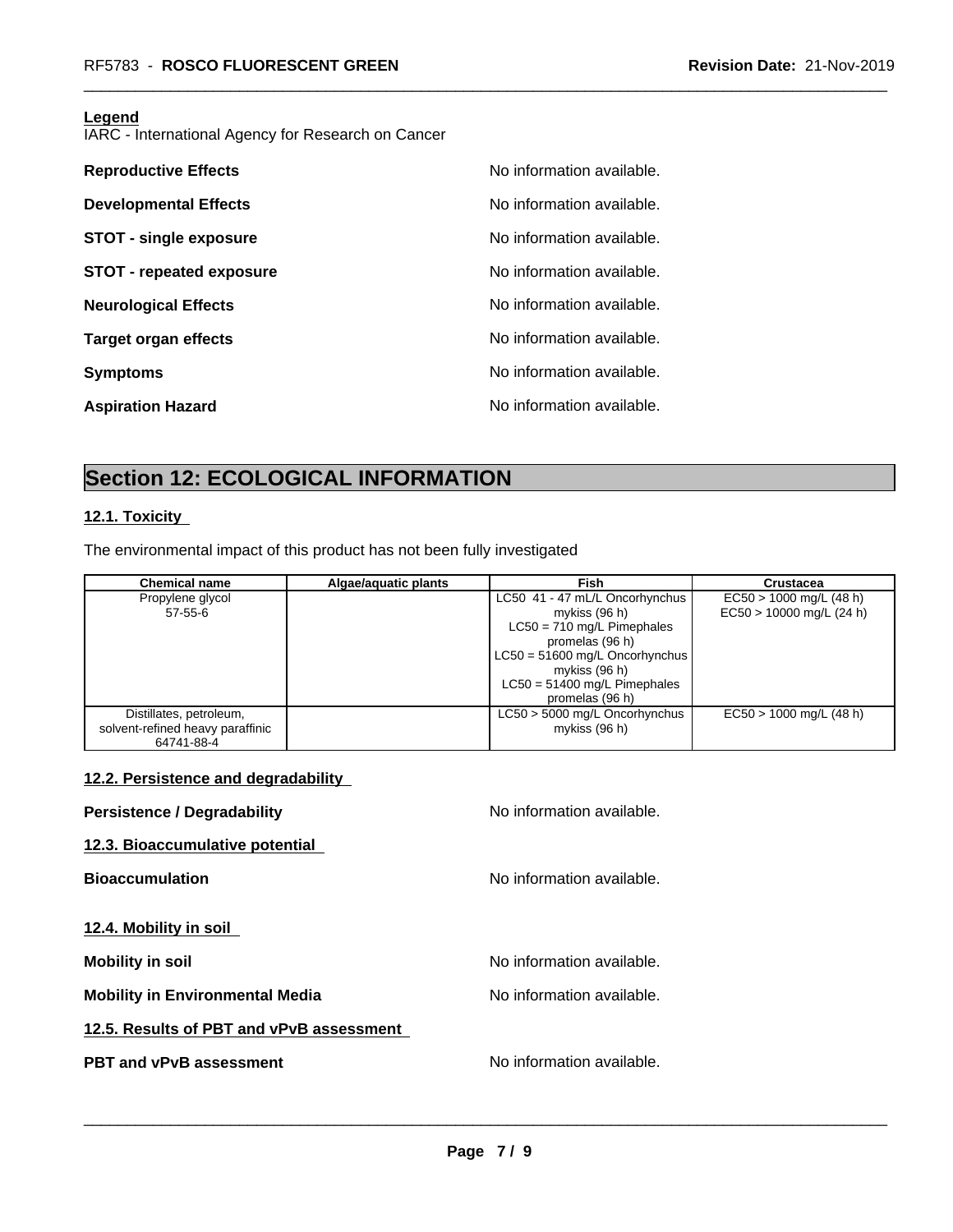| <b>Chemical name</b>                                                   | <b>PBT and vPvB assessment</b>                                     |
|------------------------------------------------------------------------|--------------------------------------------------------------------|
| Propylene glycol<br>$57 - 55 - 6$                                      | The substance is not PBT / vPvB PBT assessment  <br>does not apply |
| Distillates, petroleum, solvent-refined heavy paraffinic<br>64741-88-4 | The substance is not PBT / vPvB                                    |

#### **12.6. Other adverse effects**

**Other adverse effects** No information available

# **Section 13: DISPOSAL CONSIDERATIONS**

#### **13.1. Waste treatment methods**

**Waste from Residues/Unused Products** Dispose of in accordance with the European Directives on waste and hazardous waste.

**Contaminated Packaging Empty containers should be taken for local recycling,** recovery or waste disposal.

**EWC waste disposal No** Noinformation available

**Other Information** Waste codes should be assigned by the user based on the application for which the product was used.

### **Section 14: TRANSPORT INFORMATION**

| <b>IMDG</b> | Not regulated |
|-------------|---------------|
| RID         | Not regulated |
| <b>ADR</b>  | Not regulated |
| <b>ADN</b>  | Not regulated |
| <b>IATA</b> | Not regulated |

# **Section 15: REGULATORY INFORMATION**

#### **15.1. Safety, health and environmental regulations/legislation specific for the substance or mixture**

#### **Occupational Illnesses (R-463-3, France)**

| Chemical         | $r$ rench RC   |
|------------------|----------------|
| name             | RG number      |
| Propylene glycol | D <sub>C</sub> |
| $57 - 55 - 6$    | <b>RG 84</b>   |

#### **European Union**

Take note of Directive 98/24/EC on the protection of the health and safety of workers from the risks related to chemical agents at work

#### **International Inventories**